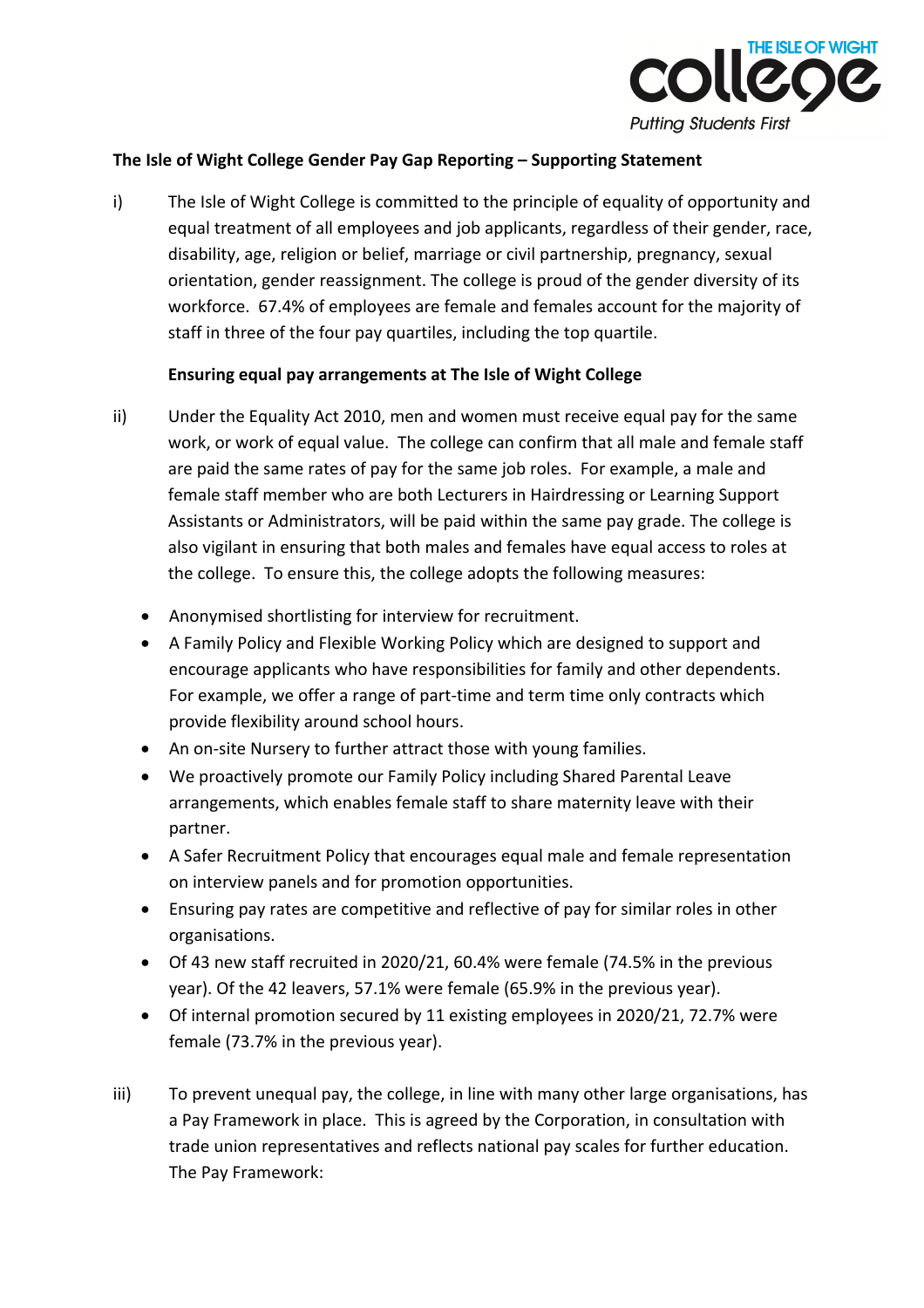- Utilises objective pay grades to establish particular salaries for particular types of role (e.g. Lecturer, Administrator). These pay rates are applied to the role regardless of the individual and their gender or any other personal equality characteristics, as defined by the Equality Act 2010.
- Evaluates job roles and determines pay grades using an objective evaluation process which has been agreed with and involves trade union representatives.
- Includes a pre-determined and objective mechanism for agreeing the limited use of market supplements where the college is unable to recruit to specific posts due to market pressures on salaries. For example, there is a UK wide shortage of suitably qualified engineering professionals, both for general industry and the education sector.

## **Analysis of Gender Pay Gap**

- iv) The gender pay gap at the college is directly related to the higher proportion of females employed in the lower two quartiles of the workforce (77% in the lower quartile and 81% in the lower middle quartile) and the types of job which are in these two quartiles (including learning support and administrative support roles). It should also be noted that female employees form half or the majority of the workforce in both the top and upper middle pay quartiles, at 62% and 50% respectively, which includes teaching, professional and management level roles.
- v) The college encourages flexible working arrangements wherever possible and at all pay grades. However, the business requirements for learning and administrative support work is more likely to fit with part-time and term time only working arrangements. These roles in turn attract a higher proportion of female candidates.
- vi) There has been a small increase in the college's mean and median gender pay gap from last year's figures which directly relates to a marginal net increase in the proportion of females in the lower quartile. This is despite the college employing a majority or equal number of females in all pay quartiles including at management level. The reason for this anomaly is due to the formula used to calculate the gender pay gap, which means a higher proportion of females in the lower two quartiles has a negative overall impact, even where females are in a majority or there are an equal number of females across all pay quartiles.
- vii) The college's primary focus in terms of action in the coming year will be to continue to promote the gender balance in the recruitment to learning support roles. Both the college and students would potentially benefit from an increase in male role models within the learning environment. In addition, this measure would have the paradoxical effect of reducing the gender pay gap through higher representation of males in the lower pay quartiles. To support this, the college will seek to use a range of marketing and social media activity connected to recruitment, focussing on